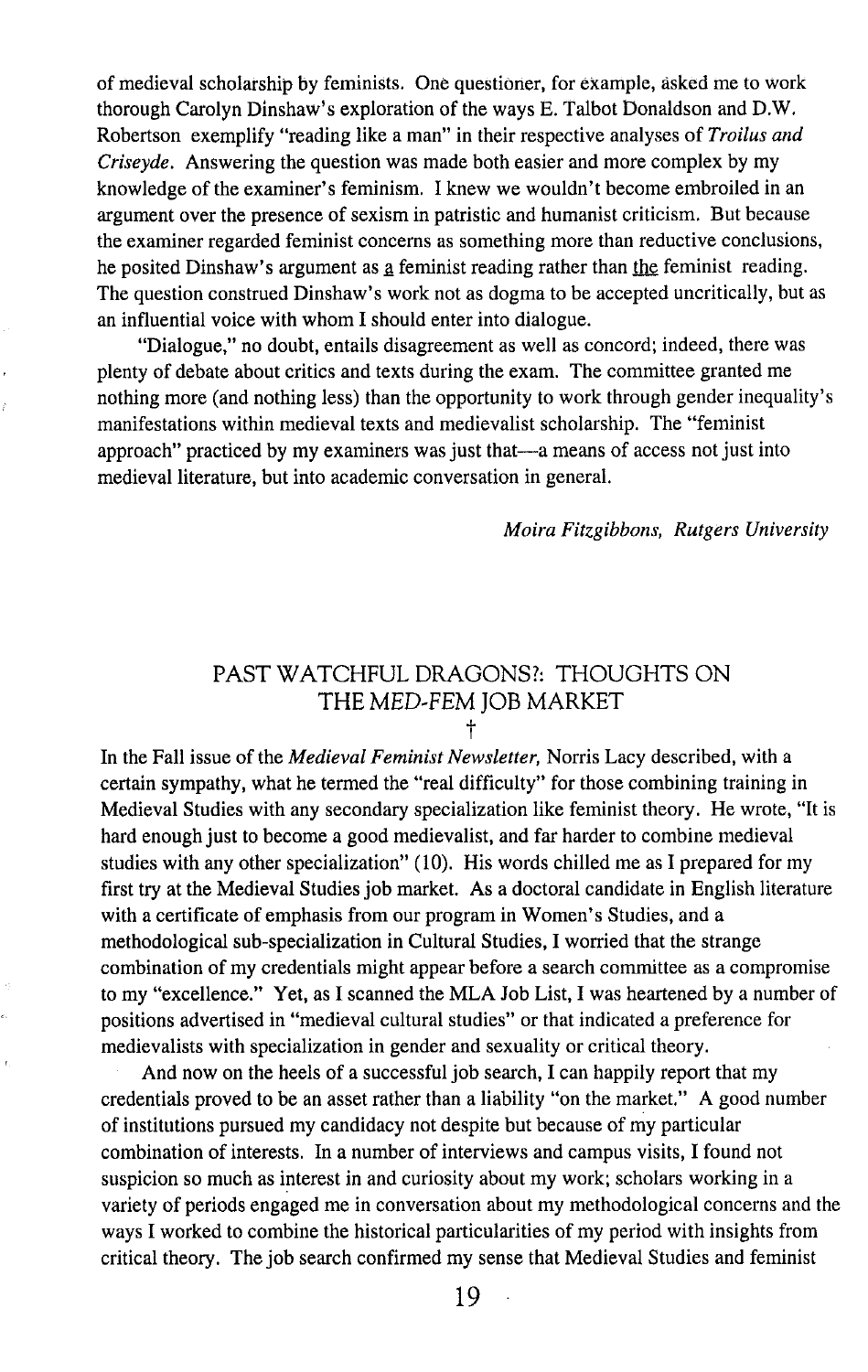analysis do not work at cross purposes. Indeed, it reminded me that the long tradition of interdisciplinarity and historicism of Medieval Studies-and the crucial work of medieval scholars working on gender and culture—means that our discipline is poised to offer Cultural Studies, a field which likewise combines critical theory with an analysis of historical and sociological particularities, a series of useful methodologies. And this, I think, points to the strengths medievalists doing Cultural Studies and gender analysis offer to their potential students as well as their future colleagues.

I would agree, moreover, with David Aers' recent assertion that "the absence of attention to gender can actually distort even the most commitedly historicist...investigation" (x), The analytical technologies which propel gender analysis can produce more complicated and satisfying accounts of medieval culture. From this view, skills in the analysis of gender constitute not an ancillary specialization, or an inessential addition to a "core list" of skills required of medieval scholars, but a crucially useful instrument in our historicist repertoire.

Any opposition between "theory" and "medievalist method" does not, thus, do justice to the productive ways theory has invigorated philological, textual, or historicist work; nor does it account for the incisive particularities historical analysis can bring to theoretical debates. And these skills, from my admittedly limited experience, are valued by certain search committees. My training in gender analysis provided me with a way to describe the epistemological presuppositions of my work. It enabled productive conversations about method and its consequences; it provided me with a way to think about categories of "difference" and "sameness," or "core" and "periphery," categories which pertain to current debates about Medieval Studies itself. My developing skills in gender analysis also helped me aim at crafting a methodological mutuality: I am as interested in how theoretical texts can enliven my study of medieval culture as I am in what medieval texts can offer to feminist analysis. Just as gender theory continues to help us analyze the stakes in medieval representations of masculinities and feminities, for example, scholarly accounts of women in the Middle Ages can offer a caution to Women's Studies programs which sometimes forget that gender and power had a history (one of resistances as well as oppressions) long before feminism's "first wave."

Graduate student medievalists in the humanities do not fail to develop their skills in paleography or codicology or even philology because of an inherent lack of desire or because they spend too much time engaged in "other" preoccupations. My interest in feminist analysis has fueled a desire to gain facility with more languages, and access to archives, manuscripts and codices. Yet my efforts have been thwarted, at times by my graduate student status and at others by financial difficulties. So I must conclude that questions of economy and access are implicated in any apparent lack of graduate student proficiency in philology, languages, paleography, codicology. For as much as those "core" skills might still be said to constitute the "watchful dragons" of medieval studies (separating, as it were, the "men" from the "boys") they also involve what Pierre Bourdieu called cultural capital. Those skills, those archives, and those manuscripts are thus important to my work in feminist Medieval Studies not because mastering them testifies to my "excellence" as a medievalist, but because the kind of revisionary work to which I am committed requires them.

Finally, I think there may well be a danger in overemphasizing the risks of employability for graduate students working in medieval feminist studies. To view